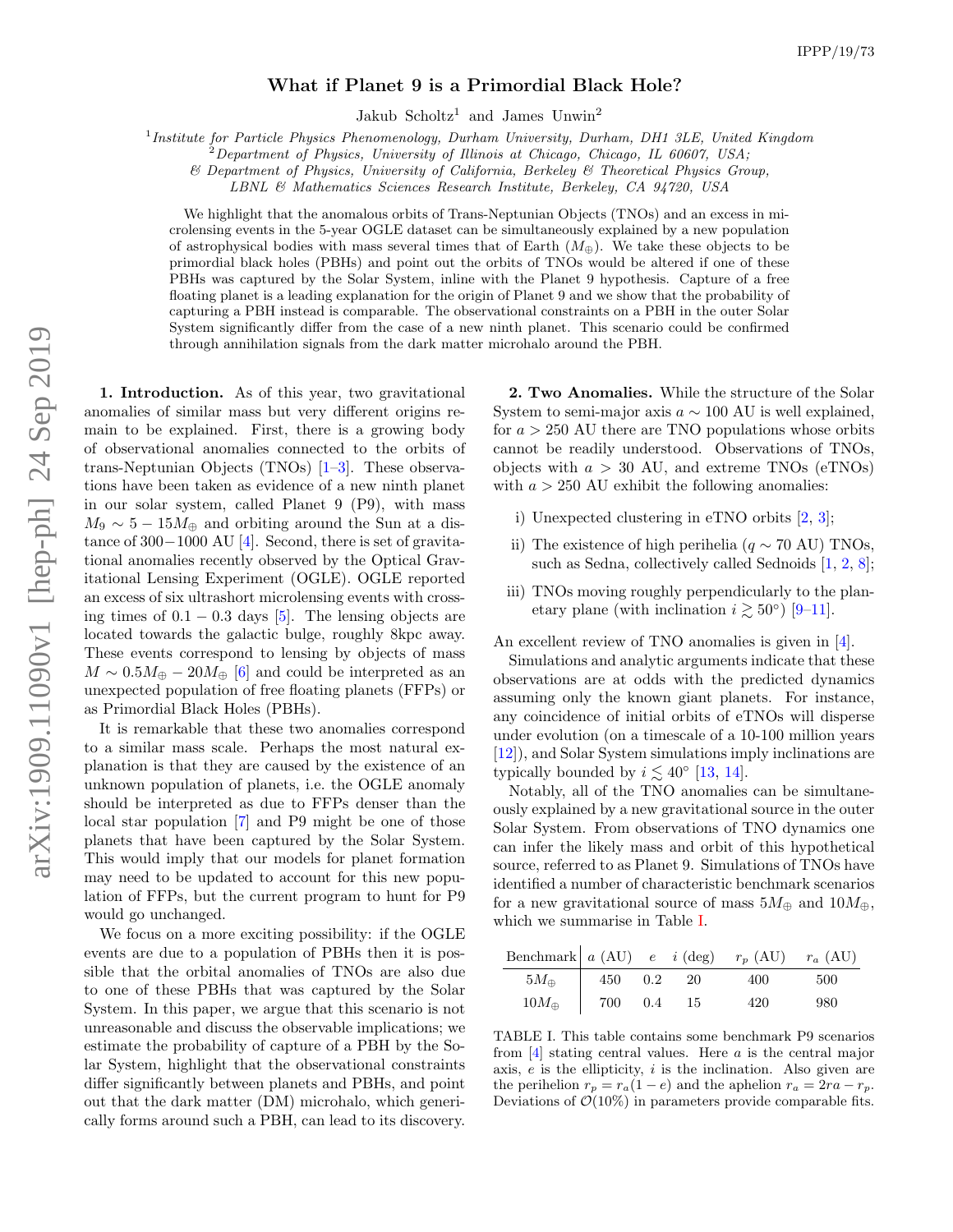The second set of anomalies has been observed by OGLE. The OGLE observations, when interpreted as a population of PBHs, are consistent with a range of masses and density fractions [\[6\]](#page-5-4) with

$$
M \in [0.5M_{\oplus}, 20M_{\oplus}], \quad f_{\rm PBH} \in [0.005, 0.1], \quad (1)
$$

where  $f_{\rm PBH} \equiv \Omega_{\rm PBH}/\Omega_{\rm DM},$  in terms of the DM relic density  $\Omega_{\text{DM}} h^2 \approx 0.1$  with the PBH population forming a subcomponent with relic density  $\Omega_{\rm PBH}$ . The masses and density fractions are correlated with larger masses corresponding to smaller  $f_{\rm PBH}$ .

While an  $M_{\oplus}$  object is too light to be an astrophysical black hole formed by stellar collapse, PBHs arise from over densities in the early universe [\[15,](#page-6-0) [16\]](#page-6-1) and as a result can be substantially lighter than  $M_{\odot}$ . Formation of PBHs inferred from OGLE has been discussed in [\[17–](#page-6-2)[19\]](#page-6-3). We note that PBHs arise from  $\mathcal{O}(1)$  density fluctuations during radiation domination, due to an increase in the primordial power spectrum. An intriguing coincidence is that PBHs formed during radiation domination via a strong first order phase transition around the electroweak scale are expected to have mass of the same order as P9 with  $M_{\rm BH} \sim M_{\oplus} (125 \text{ GeV}/T)^2$  [\[20\]](#page-6-4).

Since [\[6\]](#page-5-4) prefers  $f_{\rm PBH} < 1$ , we assume DM particles account for the remaining fraction:  $f_{DM} = 1 - f_{PBH} \approx 1$ . In that case, a PBH will accrete DM and form a microhalo  $[21-25]$ . Since the DM densities in these microhalos are typically very high, DM annihilations can be significantly enhanced, leading to potentially detectable signals as we will discuss in Sections 4 and 5.

3. Capture Probability. There are three alternative hypotheses for the origin of P9: a) P9 formed on its current orbit ('in situ'); b) P9 formed in the inner Solar System and has been up-scattered into its current orbit; or c) P9 has formed outside of the Solar System and has been captured. While all three scenarios are unlikely, they are still favourable compared to the chance alignment of TNOs [\[3\]](#page-5-1). In case of the in situ formation, at  $a \sim 500$  AU there is typically insufficient time and material to build an Earth mass planet [\[26–](#page-6-7)[28\]](#page-6-8). The prospect of a planet forming near Uranus and Neptune before being scattered to its present orbit is low since in order to fall into a stable orbit the planet would need to be appropriately influenced by a passing star (or another mechanism) [\[4,](#page-5-2) [29\]](#page-6-9). The probability of capturing a free floating planet (FFP) is estimated to be similarly improbable, with estimates differing by orders of magnitude depending on assumptions [\[29–](#page-6-9)[31\]](#page-6-10).

We will argue that while there is a low probability of capturing an Earth mass PBH, it is no more improbable than capturing an FFP of similar mass. The Solar System capture rate can be expressed as follows

$$
\Gamma = \langle \sigma n v \rangle = \int n_0 F(v + v_\odot) \frac{d\sigma}{dv} v dv , \qquad (2)
$$

where  $F(v)$  and  $n_0$  are the velocity distribution and ambient density of the objects to be captured,  $d\sigma/dv$  is the differential capture cross-section and  $v_{\odot,r}$  is the velocity of the Sun with respect to the rest frame of the objects to be captured.

The differential cross-section (identical for PBHs and free floaters) is significantly suppressed for relative velocities larger than 0.25km/s [\[32\]](#page-6-11), which is much smaller than other velocities in the calculation. As a result, the velocity dispersions in the integrand can be approximated by the zero-order value  $F(v_{\odot})$ . This allows us to cancel the common factor of  $d\sigma/dv$  in the ratio of PBH to FFP capture rate, which is then well approximated by

$$
\frac{\Gamma_{\rm BH}}{\Gamma_{\rm FFP}} \simeq \frac{n_{\rm BH}}{n_{\rm FFP}} \frac{F_{\rm PBH}(v_{\odot, PBH})}{F_{\rm FFP}(v_{\odot, FFP})}.
$$
(3)

We assume that the PBH velocity distribution is the same as the DM velocity distribution given by the Standard Halo Model [\[33\]](#page-6-12), with  $v_{\odot,DM} = 220 \text{km/s}$  and velocity dispersion  $\sigma_{\rm PBH} = v_{\odot}/\sqrt{2}$ . The local density of PBHs is related to the local DM density  $(\rho_{DM} = 0.4 \text{ GeV}/\text{cm}^3)$ and the fact that PBHs comprise a fraction  $f_{\rm PBH}$  of this local density:

$$
n_{\rm BH} = f_{\rm PBH} \left(\frac{\rho_{\rm DM}}{M_{\rm BH}}\right) \sim 35 \text{pc}^{-3} \left(\frac{f_{\rm BH}}{0.05}\right) \left(\frac{5M_{\oplus}}{M_{\rm BH}}\right).
$$

As for the FFPs, there are two possibilities: While the Solar System could capture a planet when inside a starforming region, for which the FFP density may be as high as 200pc<sup>−</sup><sup>3</sup> [\[32\]](#page-6-11), such stellar nurseries are highly disruptive environments. Hence a planet captured in this manner is quite likely subsequently stripped by interactions with nearby stars [\[27](#page-6-13)[–29\]](#page-6-9). Instead we consider capture in the field, away from star forming regions. In the field, the FFP density (which we take to the be similar to the local star density) is much lower:  $n_{\text{FFP}} \sim 0.2 \text{pc}^{-3}$ . However, the available time for capture is much longer and the survival probability of a captured object is effectively unity. We assume the FFP velocity dispersion is inherited from the stars in the thin disk:  $\sigma_* \sim 40 \text{km/s}$  [\[32\]](#page-6-11). Remarkably, with these parameters we arrive at:

$$
\frac{\Gamma_{\rm BH}}{\Gamma_{\rm FFP}} \sim 1 \times \left(\frac{0.2 \text{pc}^{-3}}{n_{\rm FFP}}\right) \left(\frac{40 \text{km/s}}{\sigma_{\rm FFP}}\right)^3 \left(\frac{f_{\rm BH}}{0.05}\right) \left(\frac{5 M_{\oplus}}{M_{\rm BH}}\right).
$$

We find that the rates are comparable and thus conclude that the probability that an FFP is gravitationally captured by the Solar System in ambient space is roughly comparable to capturing a  $5M_{\oplus}$  PBH with  $f_{\rm PBH} \sim 0.05$ . Therefore, if one is willing to entertain that the possibility that the TNO orbits indicate a captured planet, it is plausible that the gravitational source in the outer Solar System could instead be a PBH (once we establish evidence for such a PBH population).

Finally, we note that gravitational capture normally occurs due to multi-body interactions or drag through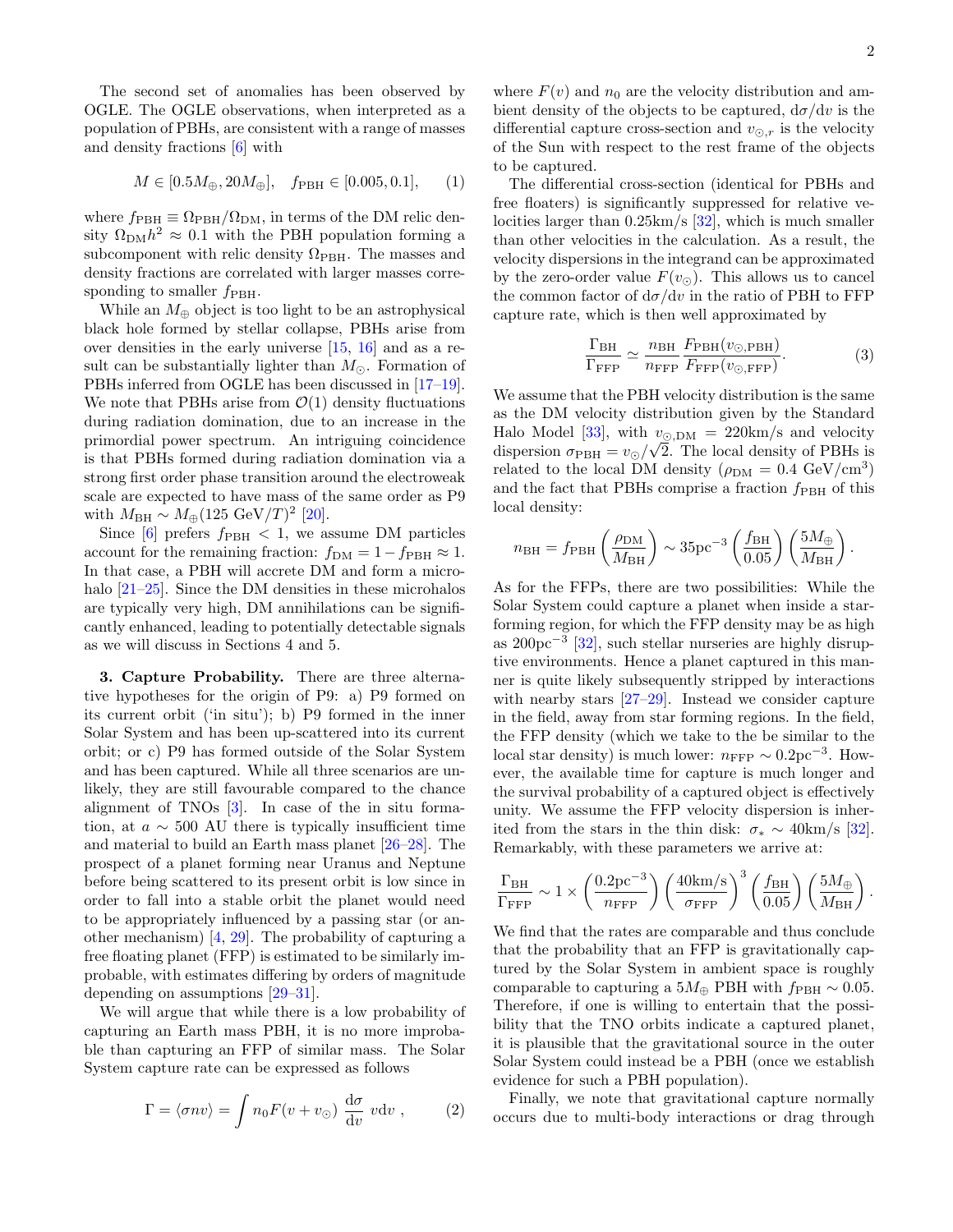the local environment which leads to energy dissipation. Interestingly, capture of an object with an extended halo presents a new mechanism for dissipation since DM particles will be shed during the encounter. This possibly improves the chance of capture, but understanding the complicated dynamics would require a dedicated study.

4. Dark Matter. OGLE [\[6\]](#page-5-4) indicates  $f_{\rm PBH} \ll 1$ . If the rest is taken up by the DM component, PBHs accrete dense DM microhalos. This is fortunate since DM annihilation provide a potential detection route and in the absence of DM it would be likely impossible to detect an  $M_{\oplus}$  PBH in the Solar System. To describe the DM profile around the PBH one needs to consider its initial configuration and subsequent evolution. We will discuss several characteristic scales that control the properties of the halo: the influence radius  $r_{\text{in}}$ , truncation distances  $r_t$ due to striping, and (if applicable) the radius at which DM annihilations shape the halo  $r_{\rm max}.$ 

The radius of influence  $r_{\text{in}}$  corresponds to the region in which the PBH dominates the local gravitational potential (assuming the uniform background density approximation) and effectively appears as an  $\mathcal{O}(1)$  density perturbation. As a result,  $r_{\text{in}}$  corresponds to the radius that contains DM mass equal to the PBH mass:

$$
M_{\rm BH} = \frac{4\pi}{3} \rho(t) r_{\rm in}^3(t) \ . \tag{4}
$$

The density profile of a halo is relatively simple if the DM kinetic energy can be neglected relative to its potential energy.<sup>[1](#page-2-0)</sup> This is typically the case for  $M_{\text{PBH}} \gtrsim M_{\oplus}$  for DM with mass  $m \geq 100$  GeV [\[25\]](#page-6-6), in which case the DM profile is of the form [\[34\]](#page-6-14) (this profile is typical of self-similar secondary infall):

<span id="page-2-1"></span>
$$
\rho(r) = \frac{\rho_{\text{eq}}}{2} \left(\frac{r_{\text{eq}}}{r}\right)^{9/4} ,\qquad (5)
$$

in terms of  $r_{\text{eq}} \equiv r_{\text{in}}(t_{\text{eq}}) \sim 220 \text{ AU} \times (M_{\text{BH}}/5M_{\oplus})^{1/3}$ the radius of influence at matter-radiation equality, and  $\rho_{\text{eq}} \equiv \rho(t_{\text{eq}}) \simeq 2.1 \times 10^{-19} \text{ g/cm}^3$  the density of Universe at matter-radiation equality.

If the DM can annihilate, the inner DM density may be depleted implying a cross-section dependent region of constant density  $\rho_{\text{max}} = m/\langle \sigma v \rangle \tau$  within a radius  $r_{\text{max}} = r_{\text{eq}} \left[ \langle \sigma v \rangle \tau \rho_{\text{eq}} / (2m) \right]^{4/9}$  where  $\langle \sigma v \rangle$  is the thermally averaged annihilation cross-section and  $\tau$  is the age of the universe [\[23\]](#page-6-15). For the DM models we consider in this work  $r_{\text{max}}$  is smaller than the Schwarzchild radius  $r<sub>BH</sub>$  and density plateau does not exist. This happens for

<span id="page-2-3"></span>
$$
\langle \sigma v \rangle < 1.4 \times 10^{-54} \text{cm}^3/\text{s} \left(\frac{m}{100 \text{ GeV}}\right) \left(\frac{M_{\text{BH}}}{5M_{\oplus}}\right)^{3/2}.
$$
 (6)

Furthermore, the DM halo will not have indefinite extent. It will be truncated due to stripping by the Milky Way (MW), by encounters with passing stars, and by the Sun (for a PBH bound to the Solar System). Since we consider a captured PBH, it should have a similar (galactic) orbit to the Sun, thus it will not make any especially close approaches to the center of the Galaxy. This implies very little truncation due to the Galaxy, for an initial halo of  $M_{initial} \sim 100 M_{\oplus}$  then  $r_{t,MW} \sim 10$ kpc.

Tidal disruptions from meeting individual stars can be more significant. The tidal radius  $r_{t, \star}$  is dominated by the closest approach to a star. Since the PBH is travelling near the peculiar velocity of the Sun (10km/s) with respect to the local rest, it has travelled around 100 kpc over  $10^{10}$  years and has passed  $\mathcal{O}(10^5)$  stars. The typical spacing of stars is  $\frac{1}{\sqrt{2}}$ , and so the distance of closest approach is  $r_* \sim \sqrt{10^{-5}}$ pc = 650AU. The tidal stripping radius due to star encounters is then

<span id="page-2-2"></span>
$$
r_{t,\star} \sim r_* \left(\frac{M_{\rm initial}}{2 M_\odot}\right)^{\frac{1}{3}} \sim 34 \text{AU} \left(\frac{r_*}{650 \text{ AU}}\right) \left(\frac{M_{\rm initial}}{100 M_\oplus}\right)^{\frac{1}{3}}.
$$

Interestingly,  $r_*$  is of the same order as the inferred P9 semi-major axis. The halo mass, obtained by integrating to  $r_{t, \star} \sim 34$  AU, for the profile in eq. [\(5\)](#page-2-1) reveals that the total halo mass is typically  $\mathcal{O}(50\%)$  of a PBH of mass  $5M_{\oplus} \leq M_{\text{BH}} \leq 10M_{\oplus}$ , and so any further tidal stripping is controlled by the PBH mass. Once the PBH settles into an orbit around the Sun, tidal radius cuts off the DM halo at

$$
r_{t,\odot} \sim r_p \left(\frac{M_{\rm BH}}{2M_\odot}\right)^{\frac{1}{3}} \sim 8 {\rm AU} \left(\frac{r_p}{400 {\rm AU}}\right) \left(\frac{M_{\rm BH}}{5M_\oplus}\right)^{\frac{1}{3}},
$$

which contains DM mass of the order  $\mathcal{O}(15\%)$  of the mass of the PBH.

5. Annihilation Signals. On its own, a PBH of mass  $5M_{\oplus}$  has a Hawking temperature of 0.004 K, making it colder than the CMB, and since it's radius is  $r_{\text{BH}} \sim 5 \text{ cm}$ , the power radiated by the PBH alone is minuscule. However, the DM halo around this PBH can, if annihilating, provide a powerful signal. Annihilations in the PBH halo at the position of P9 would make for a potential FERMI-LAT source. Moreover, the whole PBH population contributes to gamma ray diffuse emissions [\[21\]](#page-6-5). Indeed, for a non-negligible  $f_{\rm PBH}$  and DM with a thermal crosssection  $\langle \sigma v \rangle_0 \sim 3 \times 10^{-26} \text{cm}^3/\text{s}$  (i.e. classic WIMP DM), the other PBHs surrounded by DM give a diffuse gamma ray flux that is strongly excluded [\[24,](#page-6-16) [25\]](#page-6-6).

In what follows, we take a DM model that generates observable signals, but is not yet excluded, and consider a "freeze-in" DM candidate [\[35\]](#page-6-17). In freeze-in scenarios the DM abundance is initially negligible and is subsequently generated by highly suppressed interactions between the Standard Model and the DM, controlled by a tiny coupling  $\lambda \ll 1$ , leading to a relic density  $\Omega_{\text{DM}} \propto m Y_{\text{FI}} \propto \lambda^2$ .

<span id="page-2-0"></span><sup>1</sup> When the kinetic energy cannot be neglected, an inner density plateau occurs associated to the DM free streaming scale [\[23,](#page-6-15) [24\]](#page-6-16).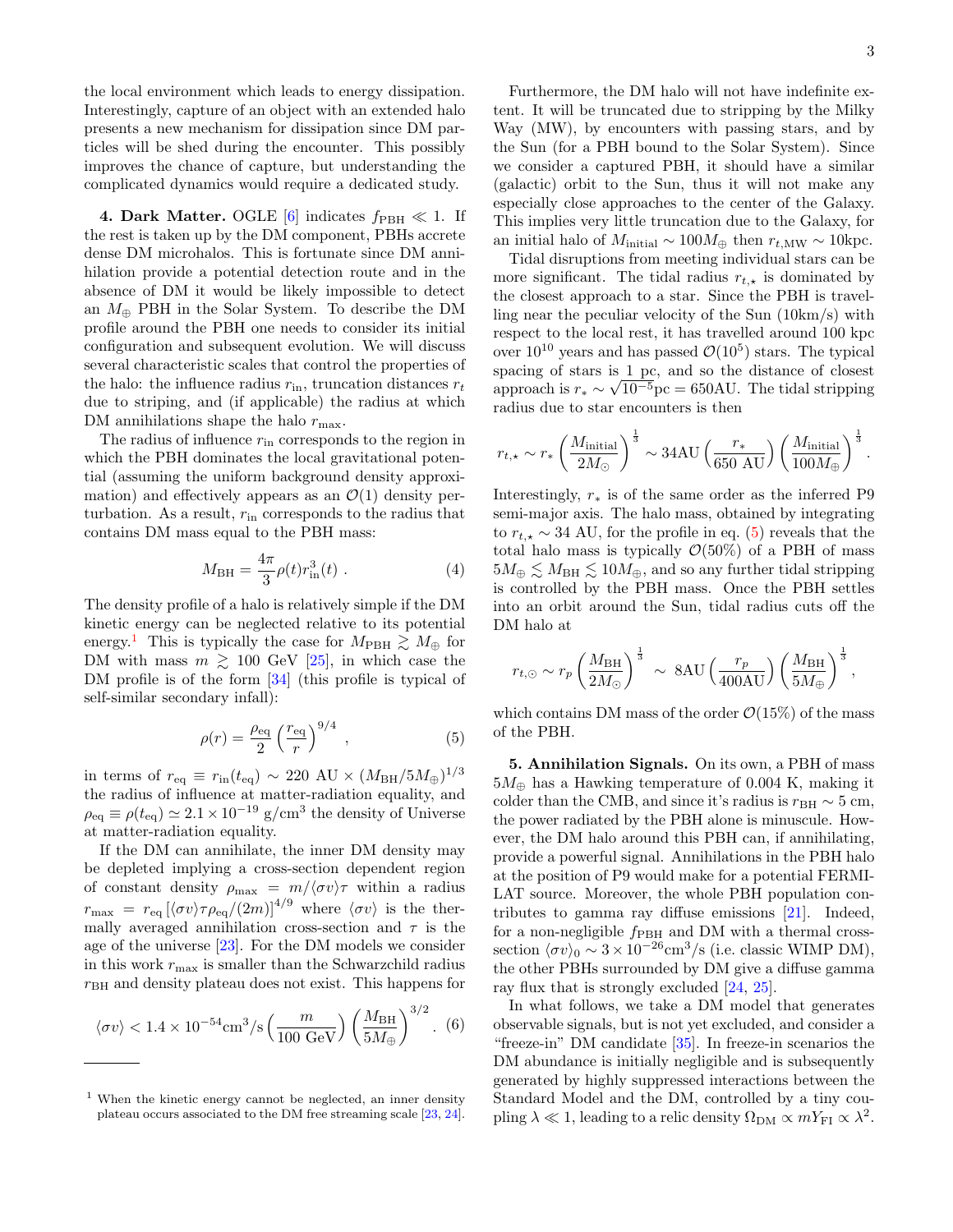For a specific model we consider a DM particle  $\chi$  with mass m coupled to a mediator state  $\phi$  with mass  $M_{\phi}$  via a Lagrangian term  $g\bar{\chi}\chi\phi$ , and in addition we couple  $\phi$ to some Standard Model operator with coupling λ. The DM relic density generated by freeze-in is parametrically

$$
\Omega_{\rm DM} \simeq 0.2 \left( \frac{m}{100 \text{ GeV}} \right) \left( \frac{\lambda}{6 \times 10^{-12}} \right)^2 \left( \frac{10 \text{ TeV}}{M_{\phi}} \right) . \tag{7}
$$

We assume an annihilation cross-section to Standard Model particles of the form (cf. Supplementary Material)

<span id="page-3-1"></span>
$$
\langle \sigma v \rangle \simeq \frac{\lambda^2 g^2 m^2}{\pi M_\phi^4} \;, \tag{8}
$$

with the characteristic values in eq.  $(7)$  this implies a characteristic cross-section of order

$$
\langle \sigma v \rangle_{\text{ch}} \simeq 1.3 \times 10^{-56} \text{cm}^3/\text{s} \times \left(\frac{g}{10^{-2}}\right)^2.
$$
 (9)

For fixed  $\lambda$ , decreasing g reduces the annihilation crosssection while maintaining the DM abundance. More model details appear in the Supplementary Material and related literature, see e.g. [\[36–](#page-6-18)[44\]](#page-6-19). We stress, however, that we present freeze-in as an example of a potentially discoverable scenario that is not currently ruled out.

5.a. Point Source Limits. The flux for this freeze-in scenario can be found from the DM annihilation rate

$$
\Gamma = 4\pi \int r^2 dr \left(\frac{\rho(r)}{m}\right)^2 \langle \sigma v \rangle. \tag{10}
$$

We take  $\langle \sigma v \rangle \simeq \langle \sigma v \rangle_{\text{ch}}$ , then  $r_{\text{max}} < r_{\text{BH}}$  from eq. [\(6\)](#page-2-3) and thus the profile of eq. [\(5\)](#page-2-1) is appropriate. Cutting off the integral at the tidal stripping radius  $r_{t,\odot}$  we obtain

<span id="page-3-0"></span>
$$
\Gamma = \sqrt{\frac{3\rho_{\text{eq}}}{8\pi G^3}} \frac{\langle \sigma v \rangle}{m^2} = 10^{20} \text{s}^{-1} \left( \frac{\langle \sigma v \rangle}{\langle \sigma v \rangle_{\text{ch}}} \right) \left( \frac{100 \text{GeV}}{m} \right)^2.
$$
\n(11)

Note that the above result is independent of the PBH mass (this is not the case for  $r_{\text{max}} > r_{\text{BH}}$ ). Given the annihilation rate, the flux  $\Phi_{\gamma}$  and the energy flux  $\Phi_{E}$  of photons for an observer on Earth is then

$$
\Phi_{\gamma} = \frac{\kappa_1 \Gamma}{4\pi r_9^2}
$$
, and  $\Phi_E = \frac{\kappa_2 \Gamma m}{4\pi r_9^2}$ ,

where  $\kappa_1$  is the average number of photons per DM annihilation within the observable band of the experiment, while  $\kappa_2$  is the fraction of energy of the DM annihilation converted into photons within the observable energy band. Both  $\kappa_1$  and  $\kappa_2$  are dependent on the mass and branching annihilation channel of the DM candidate and can be determined for example from [\[45\]](#page-6-20). To obtain characteristic bounds we set  $\kappa_1 \sim 10$  and  $\kappa_2 \sim 1$ .

The smallest detectable photon flux in the 8 year FERMI-LAT source catalog [\[46\]](#page-6-21) was J2143.0-5501 with

 $\Phi_{\gamma} = 8.8 \times 10^{-12}$ photons/cm<sup>2</sup>/s in the band 100 MeV to 100 GeV, while the smallest energy flux in the same band was  $\Phi_E = 5.96 \times 10^{-13} \text{erg/cm}^2/\text{s}$  due to 4FGL J1014.6+6126. Using these fluxes as upper bounds we calculate the maximum DM annihilation cross-section allowed by the photon flux limit, taking the rate of eq. [\(11\)](#page-3-0) for  $r_9 \simeq 400$  AU we obtain the bound

$$
\langle \sigma v \rangle < 5.1 \times 10^{-56} \text{cm}^3/\text{s} \left(\frac{m}{100 \text{GeV}}\right)^2 \qquad (\gamma \text{ flux}).
$$

The energy flux bound implies a comparable limit

$$
\langle \sigma v \rangle < 2.2 \times 10^{-55} \text{cm}^3/\text{s} \left( \frac{m}{100 \text{GeV}} \right) \qquad (E \text{ flux}).
$$

That the two approaches give similar bounds is a coincidence and for different mass DM, these bounds will differ. Moreover, for more massive DM candidates these constraints weaken as the photons from annihilations become too energetic and different instruments, such as CTA [\[47\]](#page-6-22), will play an important role.

We note that during the 8 years of data taking the source would have moved by several degrees, making source identification much harder. However, the DM annihilation signals may be easier to spot because the space-time correlation in the signal would enhance the sensitivity of the search. As a result, it is necessary to run a dedicated study in order to determine if there are any candidates that match the P9 trajectory in the FERMI-LAT dataset, which we will return to in future work [\[48\]](#page-6-23).

5.b. Diffuse Photons Limit. In addition to looking for the P9 PBH there is also an observational bound from the full population of PBHs, this has previously been explored in [\[21–](#page-6-5)[25\]](#page-6-6) for thermal cross-section WIMP DM.

Following [\[24,](#page-6-16) [25\]](#page-6-6) we bound the diffuse gamma ray flux due to PBH  $\Phi_{\gamma}$  by translating the limits on decaying DM of mass m and decay rate  $\Gamma_{DM}$  with the identification

$$
\frac{\mathrm{d}\Phi_{\gamma}}{\mathrm{d}E} \propto \frac{f(1-f^2)\Gamma}{M_{\rm BH}} = \frac{\Gamma_{\rm DM}}{m} \ . \tag{12}
$$

For DM with mass 10 GeV  $\leq m \leq 10^6$  GeV the observational limit is

$$
\Gamma_{\rm DM} \lesssim 10^{-28} \text{ s}^{-1} \tag{13}
$$

assuming 100% decays to  $\bar{b}b$ , varying by only  $\mathcal{O}(1)$  over the mass range [\[49\]](#page-6-24). Requiring that the differential flux due to  $\Gamma$  is less than the above limit for  $f = 0.05$  implies a bound on the rate of

$$
\Gamma \lesssim 3.7 \times 10^{23} \text{ s}^{-1} \left(\frac{M_{\text{BH}}}{5M_{\oplus}}\right) \left(\frac{m}{100 \text{ GeV}}\right). \tag{14}
$$

Comparing with the rate in eq.  $(11)$  with the characteristic cross-section of  $\langle \sigma v \rangle_{ch}$ , it is seen that the diffuse bound is readily satisfied in the DM models we consider.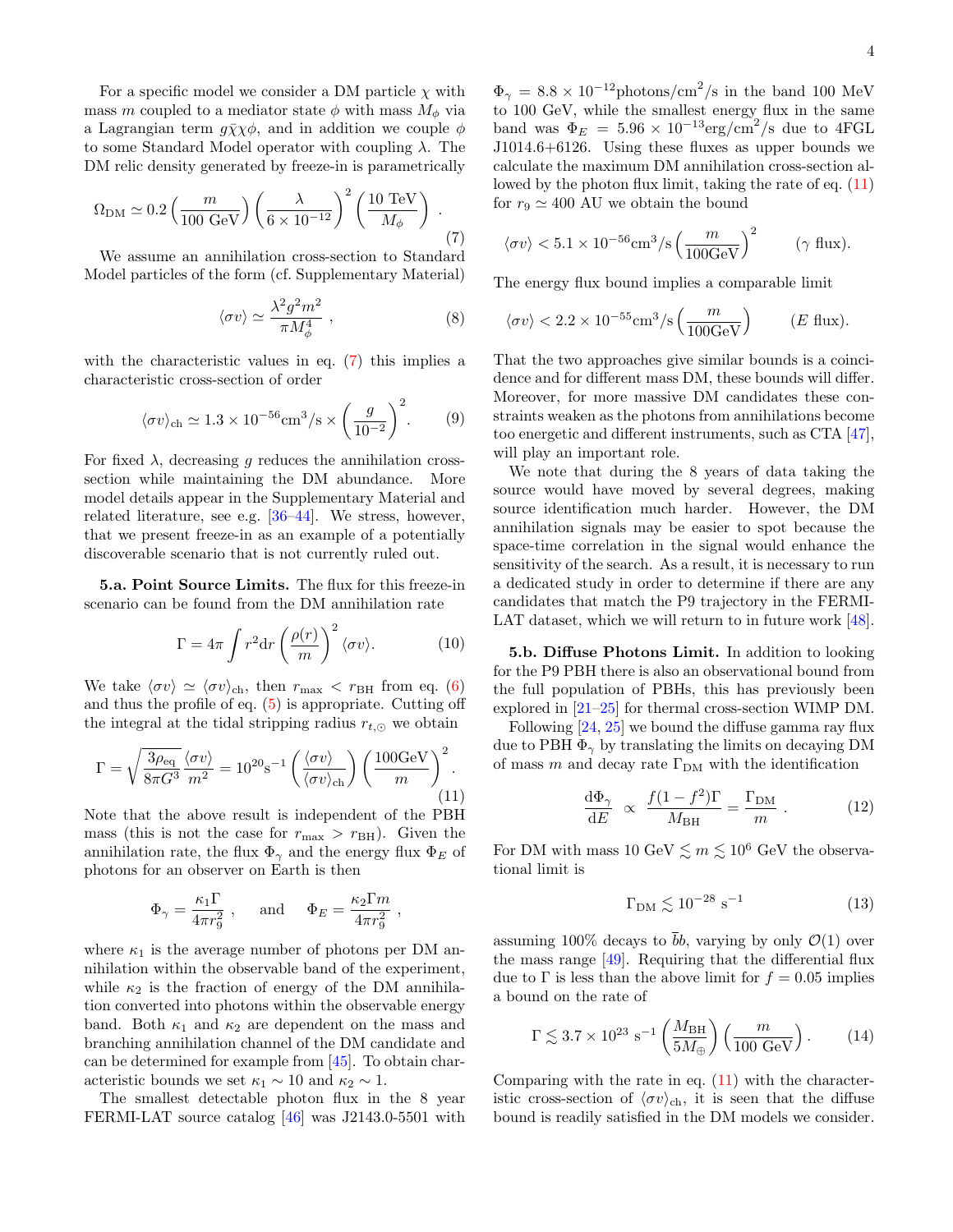6. Exotica. Before closing, we note that alternative 'exotic' compact astrophysical bodies may explain these observations such as DM microhalos (without PBH) e.g. [\[50–](#page-6-25)[54\]](#page-6-26), bose stars [\[55\]](#page-6-27), or DM stars [\[56,](#page-6-28) [57\]](#page-6-29). OGLE cannot distinguish between PBH, exotic stars, and planets, however DM microhalos are unlikely to produce OGLE's lensing events. Another possibility is a sizeable DM halo could be shredded during the capture leading a toroidal DM mass distribution around the Sun at ∼ 500 AU with total mass  $\sim 10M_{\oplus}$ , this realises the secular approximation (phase space averaged) for a compact object, and is similar to the proposed toroidal baryonic distribution of [\[58\]](#page-6-30). Notably, each of these scenarios implies different experimental signatures, distinct from those of a rocky or gas planet.

7. Conclusion. This letter highlights that anomalous orbits of TNOs and OGLE's short microlensing events could have the same origin and explores the intriguing scenario that they both arise due to a population of  $5M_{\oplus}$ PBHs. While the principal search strategies for a planet is to employ optical [\[59,](#page-6-31) [60\]](#page-6-32) and infrared/microwave surveys [\[61\]](#page-6-33), the signals could be very different for a PBH (or another exotic object). Thus, the PBH hypothesis expands the required experimental program to search for the body responsible for TNO shepherding and motivates dedicated searches for moving sources in x-rays, gamma rays and other high energy cosmic rays. Conversely, if conventional searches fail to find Planet 9 and the evidence for TNO anomalies continues to grow, the PBH P9 hypothesis will become a compelling explanation.

Acknowledgements. We thank Martin Bauer for comments on the draft. We are grateful for the hospitality and support of the University of Oxford and the Simons Center for Geometry and Physics (Program: Geometry & Physics of Hitchin Systems). Part of this work was performed at the Aspen Center for Physics (ACP), which is supported by National Science Foundation grant PHY-1607611; the participation of JS at the ACP was supported by the Simons Foundation. JS is also very grateful for the support from the COFUND Fellowship. JU gratefully acknowledges support from the National Science Foundation grant DMS-1440140 while in residence at MSRI during Fall 2019.

## Supplementary Material

## A. SIZE OF THE PBH

The Schwarzschild radius of a black hole is given by

$$
r_{\rm BH} = \frac{2GM_{\rm BH}}{c^2} \simeq 4.5 \text{cm} \left(\frac{M_{\rm BH}}{5M_{\oplus}}\right) \ . \tag{15}
$$

In Figure [1](#page-4-0) we provide an exact scale image of a  $5M_{\oplus}$ PBH. The associated DM halo however extends to the stripping radius  $r_{t,\odot} \sim 8$ AU, this would imply a DM halo which extends roughly the distance from Earth to Saturn (both in real life and relative to the image).



<span id="page-4-0"></span>FIG. 1. Exact scale (1:1) illustration of a  $5M_{\oplus}$  PBH. Note that a  $10M_{\oplus}$  PBH is roughly the size of a ten pin bowling ball.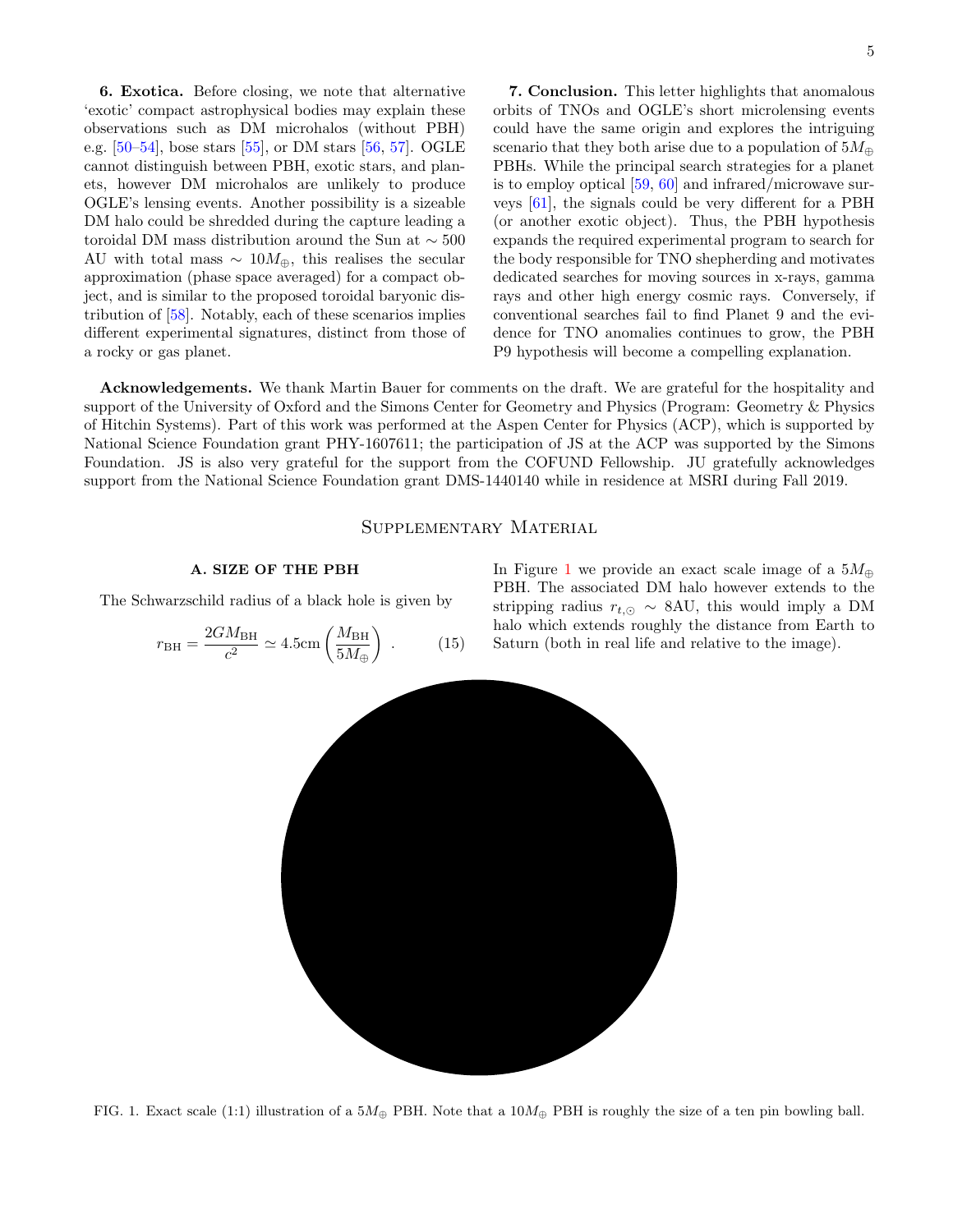## B. DARK MATTER FREEZE-IN VIA A  $Z^\prime$

To demonstrate a viable freeze-in model with potentially detectable indirect detection signals we consider a specific implementation in which the Standard Model is supplemented by two new "hidden sector" states, the DM particle  $\chi$  with mass m and a mediator  $Z'$  with mass  $M_{Z'}$ . We assume a sizeable interaction  $gZ'\overline{\chi}\chi$  for  $g \sim \mathcal{O}(10^{-2})$ , with mass ordering  $M_{Z'} > 2m$ , and that the hidden sector only couples to the Standard Model fermions f (with mass  $m_f$ ) via  $\lambda Z' \overline{f} f$ , which involves a tiny coupling  $\lambda \sim 10^{-12}$ .

Here we relabel the mediator  $Z'$  (from  $\phi$  in the main text) and highlight that it can naturally arise from a ki-netic mixing portal [\[36\]](#page-6-18) involving a new  $U(1)$ <sup>'</sup> gauge symmetry via the Lagrangian term  $\Delta \mathcal{L} = \delta B_{\mu\nu} X^{\mu\nu}$  where  $X$  is the  $Z'$  field strength and  $B$  is the hypercharge field strength, where  $\delta$  parameterises the mixing induced by states (with masses  $M$  and  $M'$ ) charged under both  $U(1)$ <sup>'</sup> and hypercharge  $\delta \propto \frac{g_Y g_X}{32\pi^2} \log (M^2/M'^2)$ . In motivated models this can lead to couplings appropriate for freezein [\[37,](#page-6-34) [38\]](#page-6-35) and one can identify the freeze-in coupling  $\lambda \simeq \delta g_Y$  where  $g_Y$  are Standard Model fermion hypercharge couplings. For further details on  $Z'$  freeze-in portals see e.g. [\[39–](#page-6-36)[43\]](#page-6-37).

The initial  $Z'$  and  $\chi$  abundances are negligible but populations are generated via the portal interaction  $\lambda Z^{\prime} \bar{f}f$ . The  $Z'$  abundance evolves according to  $[35]$ 

$$
\dot{n}_{Z'} + 3n_{Z'}H \simeq \int d\Pi_{Z'} d\Pi_{\overline{f}} d\Pi_f (2\pi)^4
$$
\n
$$
\delta^4 (p_{Z'} - p_f - p_{\overline{f}}) |\mathcal{M}|^2_{Z' \to \overline{f}f} f_{Z'}^{\text{eq}} \tag{16}
$$

- <span id="page-5-0"></span>[1] M. E. Brown, C. Trujillo, and D. Rabinowitz, *Discov*ery of a candidate inner Oort cloud planetoid, ApJ 617.1 (2004): 645. [\[astro-ph/0404456\]](https://arxiv.org/abs/astro-ph/0404456).
- <span id="page-5-6"></span>[2] C. Trujillo, and S. S. Sheppard, A Sedna-like body with a perihelion of 80 astronomical units, Nature 507.7493 (2014): 471.
- <span id="page-5-1"></span>[3] K. Batygin, and M. E. Brown, *Evidence for a distant* giant planet in the solar system, AJ 151.2 (2016): 22. [\[1601.05438\]](https://arxiv.org/abs/1601.05438).
- <span id="page-5-2"></span>[4] K. Batygin, F. C. Adams, M. E. Brown, J. C. Becker, The planet nine hypothesis, Phys. Rep. (2019). [\[1902.10103\]](https://arxiv.org/abs/1902.10103).
- <span id="page-5-3"></span>[5] P. Mróz, A. Udalski, J. Skowron, et al. No large population of unbound or wide-orbit Jupiter-mass planets Nature 548 (2017) 183 [\[1707.07634\]](https://arxiv.org/abs/1707.07634).
- <span id="page-5-4"></span>[6] H. Niikura, et al. Constraints on Earth-mass primordial black holes from OGLE 5-year microlensing events, Phys. Rev. D 99 (2019) no.8, 083503 [\[1901.07120\]](https://arxiv.org/abs/1901.07120).
- <span id="page-5-5"></span>[7] P. Mróz, et al. [The OGLE Collaboration] Two new freefloating or wide-orbit planets from microlensing, A&A, 622, A201 (2019) [\[1811.00441\]](https://arxiv.org/abs/1811.00441).

where  $f_{Z'}^{\text{eq}} = \exp(-E_{\chi}/T)$  is the equilibrium distribution. The generated abundance of  $Z'$  is  $[35]$ 

$$
Y_{Z'} = \frac{135}{8\pi^3 g_*^S \sqrt{g_*^\rho}} \left(\frac{M_{\rm Pl} \Gamma_{Z'}}{M_{Z'}^2}\right) \tag{17}
$$

where  $\Gamma_{Z}$  is the partial width involving bath states.

Since we take  $M_{Z'} > 2m$  and  $g \sim \mathcal{O}(10^{-2})$  any Z' produced decays promptly to DM pairs and thus the resulting DM relic density is  $Y_\chi \approx 2Y_{Z'}$  for  $\lambda \ll g$ . This can be related to the observed quantity

$$
\Omega_{\rm DM} \simeq 0.2 \left( \frac{m}{100 \text{ GeV}} \right) \left( \frac{\lambda}{6 \times 10^{-12}} \right)^2 \left( \frac{10 \text{ TeV}}{M_{Z'}} \right) , \qquad (18)
$$

where we have parameterised  $\Gamma_{Z'} \simeq \lambda^2 M_{Z'}/8\pi$ .

The feeble coupling  $\lambda \ll 1$  is characteristic of freeze-in models and is actually required to satisfy the consistency condition  $Y_{\text{DM}}(T) \ll Y_{\text{DM}}^{\text{eq}}(T)$ . If  $\lambda$  is too large the hidden sector enters equilibrium  $(Y_{DM} \sim Y_{DM}^{eq})$  and then subsequently freeze-out dynamics sets the DM relic density. However, since  $\lambda$  is very small, direct and indirect detection is typically challenging. For the  $Z'$  model the s-wave annihilation cross-section for  $m_f \ll m < M_{Z'}$  is [\[44\]](#page-6-19)

$$
\sigma_0 \simeq \sum_f \frac{N_c \lambda^2}{2\pi} \left( \frac{2g_{\chi v}^2 m^2}{(M_{Z'}^2 - 4m^2)^2} + g_{\chi a}^2 \frac{m_f^2}{M_{Z'}^4} \right), \quad (19)
$$

where the sum runs over Standard Model fermions and  $g_{\chi a}$  and  $g_{\chi v}$  are the axial and vector couplings to  $\chi$ . Then eq. [\(8\)](#page-3-1) is obtained from the above in the limit  $m \ll M_{Z'}$ . In the main text we highlight that if  $f_{\rm PBH}$  is relatively large, indirect detection may be a viable route to search for this class of models in certain parameter ranges.

- <span id="page-5-7"></span>[8] S. Sheppard, et al. A New High Perihelion Inner Oort Cloud Object, ApJ 157.4 (2019). [\[1810.00013\]](https://arxiv.org/abs/1810.00013).
- <span id="page-5-8"></span>[9] R. S. Gomes, J. S. Soares, and R. Brasser, The observation of large semi-major axis Centaurs: Testing for the signature of a planetary-mass solar companion, Icarus 258 (2015): 37-49.
- [10] Gladman, B., et al. Discovery of the first retrograde transneptunian object, ApJ 697.2 (2009): L91.
- <span id="page-5-9"></span>[11] Y. T. Chen, et al. Discovery of a new retrograde transneptunian object: hint of a common orbital plane for low semimajor axis, high-inclination TNOs and centaurs, ApJ 827.2 (2016): L24. [\[1608.01808\]](https://arxiv.org/abs/1608.01808).
- <span id="page-5-10"></span>[12] M. E. Brown, Observational bias and the clustering of distant eccentric Kuiper belt objects, AJ 154.2 (2017): 65. [\[1706.04175\]](https://arxiv.org/abs/1706.04175).
- <span id="page-5-11"></span>[13] H. Levison, et al. Origin of the structure of the Kuiper belt during a dynamical instability in the orbits of Uranus and Neptune, Icarus 196.1 (2008): 258-273. [\[0712.0553\]](https://arxiv.org/abs/0712.0553).
- <span id="page-5-12"></span>[14] D. Nesvorny, Evidence for slow migration of Neptune from the inclination distribution of Kuiper belt objects.